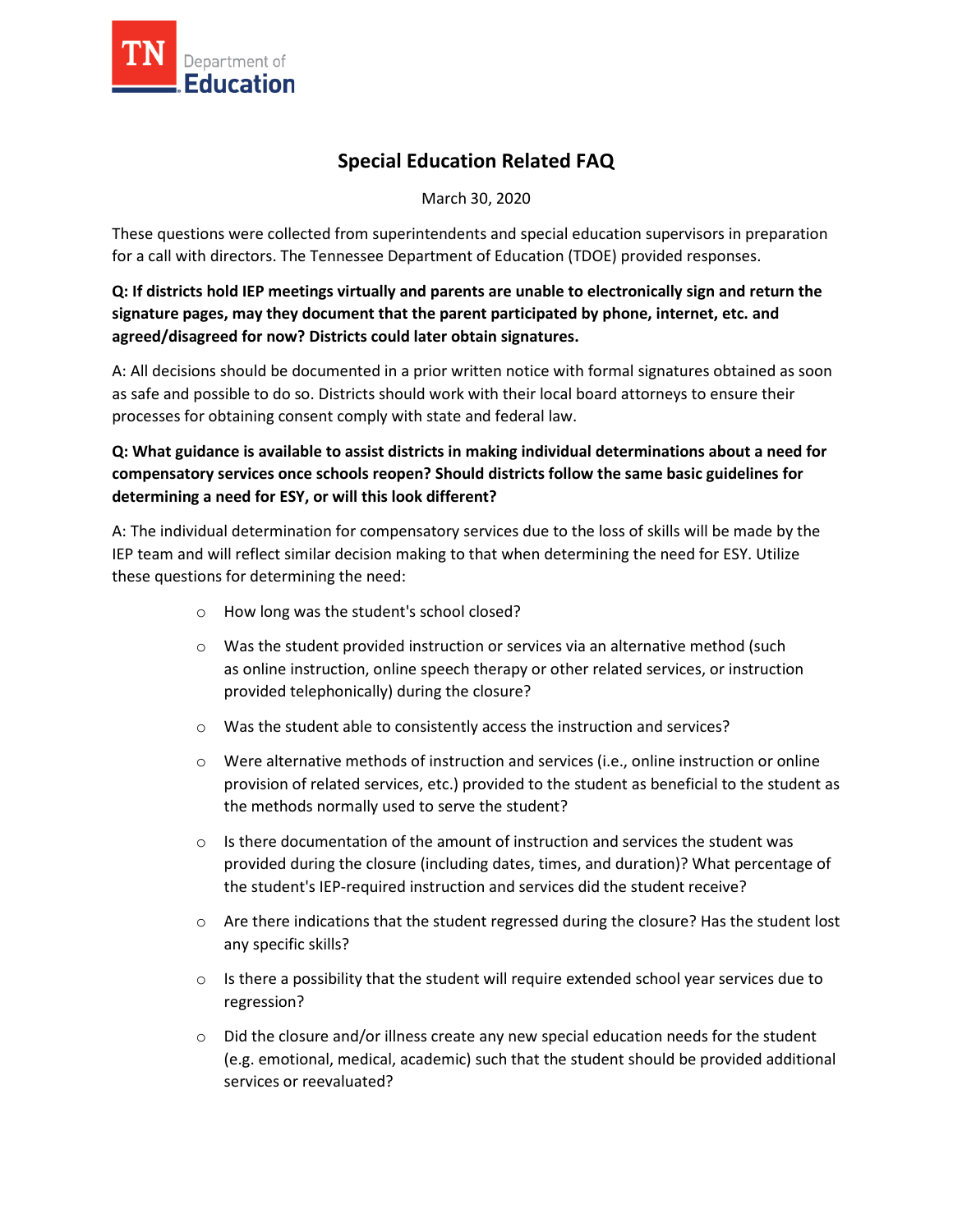# Department of Education

According to the most recent OSEP guidance, "If a child does not receive services after an extended period of time, a school must make an individualized determination whether and to what extent compensatory services may be needed, consistent with applicable requirements, including to make up for any skills that may have been lost." In addition, IEP teams should consider the need for compensatory services for any service hours missed (for instance, missed physical therapy hours that could not be provided virtually).

**Q: Will the Department send out a guidance letter to parents in regard to initial and/or additional testing, where consents have already been signed, to address the need to wait until schools reopen to evaluate students, or should those be created at the district level? Also, when school reopens, will there be any need to obtain additional consents, or will the initial consents given be sufficient to work from when evaluating students?**

A: Any communication to parents should be initiated at the district level. The Department is working to develop additional tools, resources, and templates to support districts in their communication efforts. There is no need to obtain additional consents, as the timeline for the initial evaluation is being adjusted to reflect the period of school closures.

## **Q: How can districts best ensure FERPA and HIPPA compliance if providing distance learning, either individually or with simultaneous groups of students?**

A: The U.S. Department of Education has a great deal of guidance regarding virtual learning and FERPA/HIPAA that the Department will post to the website and circulate after the call. The guidance provides a list of best practices and a checklist of considerations for districts to consider. Some of their top line things to consider is whether a district has policies and procedures for evaluating and approving online educational services prior to implementation and providing transparent information to parents about those policies and how their child's privacy will be protected. Districts should have their board attorney review any contracts with applicable vendors.

## **Q: Should districts convene IEP teams for all students with disabilities to discuss the type and amount of services to be provided during this time of closure?**

A: If an LEA continues to provide educational services (to count towards any attendance requirements or to provide instructional time) to the general student population during a school closure, AND the type or amount of services listed in the IEP or 504 plan must change because they can only be provided face-toface and not virtually, the IEP team should convene to discuss the type and amount of services to be provided.

## **Q: If a district is providing instructional activities that are not being counted for attendance and grades, will the provision of accommodations commensurate with those on the IEP meet the requirement of accessibility to students with disabilities?**

A: The LEA should review the student's IEP to determine any accommodations or modifications needed to ensure access to the instructional activities, given the mode in which the activities are being delivered. Some students may be able to access the activity with accommodations while others may need additional modifications to ensure equitable access to the content.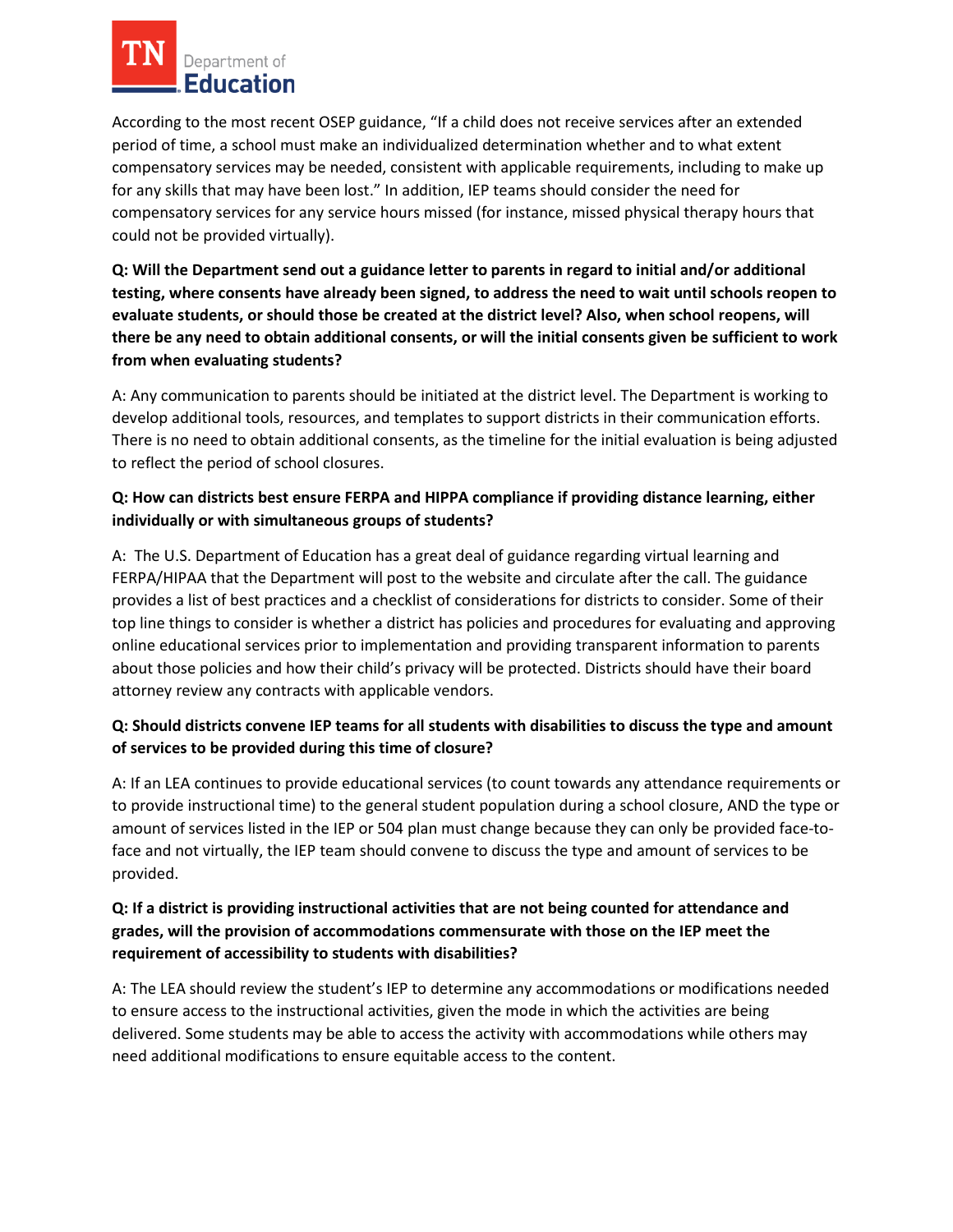

**Q: Please provide clarification on this portion of the TDOE guidance below. If districts provide IEP services virtually but must reduce the amount of the service, do districts need to hold IEP addendums? For example, a student who receives a full 6.5 hours/per day of services on their IEP is not going to be able to receive that same amount virtually. "***If the only change to a student with a disability's educational services is that they will be provided virtually rather than in person (but the type and amount of services otherwise remain unchanged), an IEP team meeting is not required, and no changes need to be made to the IEP. If, however, the type or amount of services listed in the IEP or 504 plan must change because they cannot be provided face-to-face and not virtually, the IEP team should convene to discuss the type and amount of services to be provided. The team must document any services missed and assess the need for compensatory education. Please see attached flowchart for additional information regarding service delivery during times of school closure.***"** 

A: If the student will not be able to receive the services outlined in their IEP due to virtual limitations, this should be discussed by the IEP team to ensure parents are informed of the deviation from what is documented in the IEP. Since the IEP was previously determined to be appropriate, there is no need for it to be changed. Rather than changing it, the team should document any services missed and assess the need for compensatory education. Alternatively, some districts are choosing to create an addendum to the IEP that reflects the services that will be provided during the period of virtual instruction or school closure. Here again, the team must document any services that could not be provided and assess the need for compensatory education.

#### **Q: Are LEAs held to having an IEP in place by a child's 3rd birthday?**

A: Yes, LEAs should make every attempt to meet virtually with families to develop an IEP prior to a child's  $3<sup>rd</sup>$  birthday. If the family is unable or unwilling to meet virtually, the LEA should document its attempts and meet as soon possible.

## **Q: Are district staff permitted to conduct teletherapy/virtual education sessions in groups, and would that be in compliance with FERPA or other rules around confidentiality?**

A: If staff normally conduct group sessions in person, they may continue to do so virtually. Group sessions are not prohibited, but similar to in-person grouping, educators should make every attempt to partner students who are targeting similar goals and who would benefit from the content of the lesson, as well as the mode of delivery.

#### **Q: How should TEIS assessments continue if a school is closed?**

A: If an evaluation of a student with a disability requires a face-to-face assessment or observation, the evaluation would need to be delayed until school reopens. Evaluations and re-evaluations that do not require face-to-face assessments or observations may take place while schools are closed, so long as a student's parent or legal guardian consents. These same principles apply to similar activities conducted by appropriate personnel for a student with a disability who has a plan developed under Section 504, or who is being evaluated under Section 504.

#### **Q: How should districts enter Commissioner Waived days in the EasyIEP calendar?**